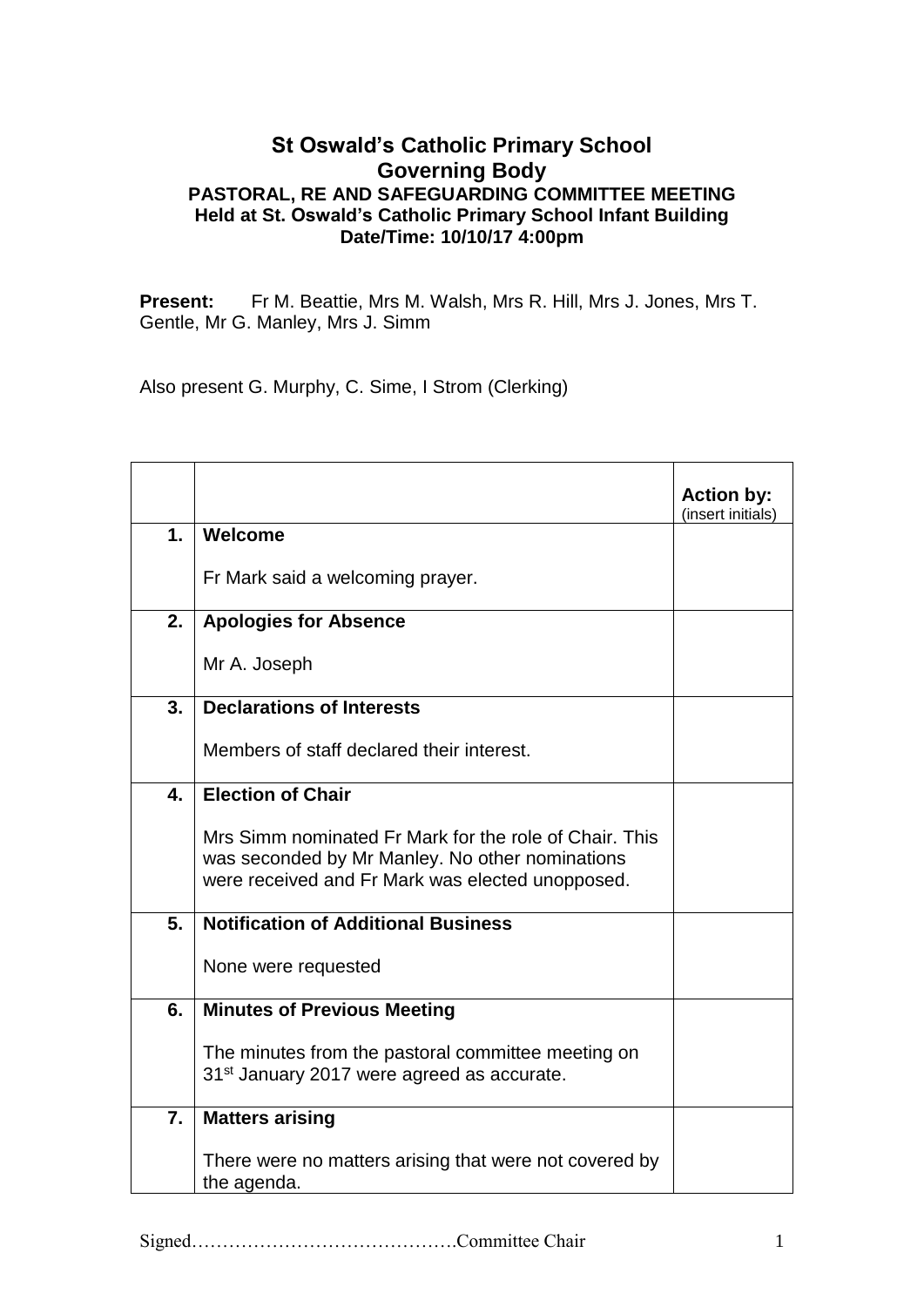| 8. | <b>RE Report</b>                                                                                     |           |
|----|------------------------------------------------------------------------------------------------------|-----------|
|    | <b>RE</b> Inspection                                                                                 |           |
|    | Governors were informed that the school would be                                                     |           |
|    | subject to a Section 48 RE inspection on 14 <sup>th</sup> November                                   |           |
|    | 2017. Governors asked what the inspection would                                                      |           |
|    | entail. The inspection would be to ensure that the                                                   |           |
|    | Catholicity of the school, through its leadership, its                                               |           |
|    | lessons, the attainment of the children and the Catholic                                             |           |
|    | life of the school follow diocesan guidelines. The                                                   |           |
|    | inspectors would require all documentation two weeks                                                 |           |
|    | prior to the inspection date. The inspection is a full                                               |           |
|    | inspection of RE, Collective Worship and including the                                               |           |
|    | Relationships and Sex Education (RSE) elements.                                                      |           |
|    | Governors discussed the diversity of RSE compared to                                                 |           |
|    | previous requirements. They asked if the Equality                                                    |           |
|    | Statement and the policy were detailed enough and                                                    |           |
|    | if they covered transgender issues. It was explained                                                 |           |
|    | that the Equality Statement and policy were based on                                                 |           |
|    | the model from the CES. Governors also volunteered                                                   |           |
|    | anecdotal evidence from other schools that may                                                       |           |
|    | support the school during the inspection. Governors                                                  |           |
|    | asked about the planning of Collective Worship,                                                      |           |
|    | Governors commented that they felt one of the                                                        |           |
|    | strengths of the school was the pupils response to                                                   |           |
|    | collective worship.                                                                                  |           |
|    | The inspectors will meet with members of the local<br>clergy and with governors. Governors asked how |           |
|    | many would be required to meet with inspectors.                                                      |           |
|    | They were informed that there was no limit and that all                                              |           |
|    | governors were welcome to attend. Mrs Hill and Mrs                                                   |           |
|    | Simm offered to be available on the day. A governor                                                  |           |
|    | asked if the governing body would be judged. This                                                    | <b>MW</b> |
|    | was confirmed as the inspection covered all aspects of                                               |           |
|    | the school's religious activities including governance.                                              |           |
|    | Governors asked if they could be provided with the                                                   |           |
|    | most up to date documents and information so that                                                    |           |
|    | they could familiarise themselves with the                                                           |           |
|    | <b>information.</b> Mrs Walsh will send out the latest Self                                          |           |
|    | Evaluation Document (SED). A governor asked if                                                       |           |
|    | Pupil Premium money was spent on religion. It was                                                    |           |
|    | confirmed that if a gap was identified then the PP                                                   |           |
|    | funding would be used to support the pupils in this way.                                             |           |
|    | A governor asked if this had happened. It was<br>confirmed that it had.                              |           |
|    | A number of RE policies had been previously circulated.                                              |           |
|    | The governors approved the Collective Worship Policy,                                                |           |
|    | The RSE policy and the Spiritual, Moral, Social and                                                  |           |
|    |                                                                                                      |           |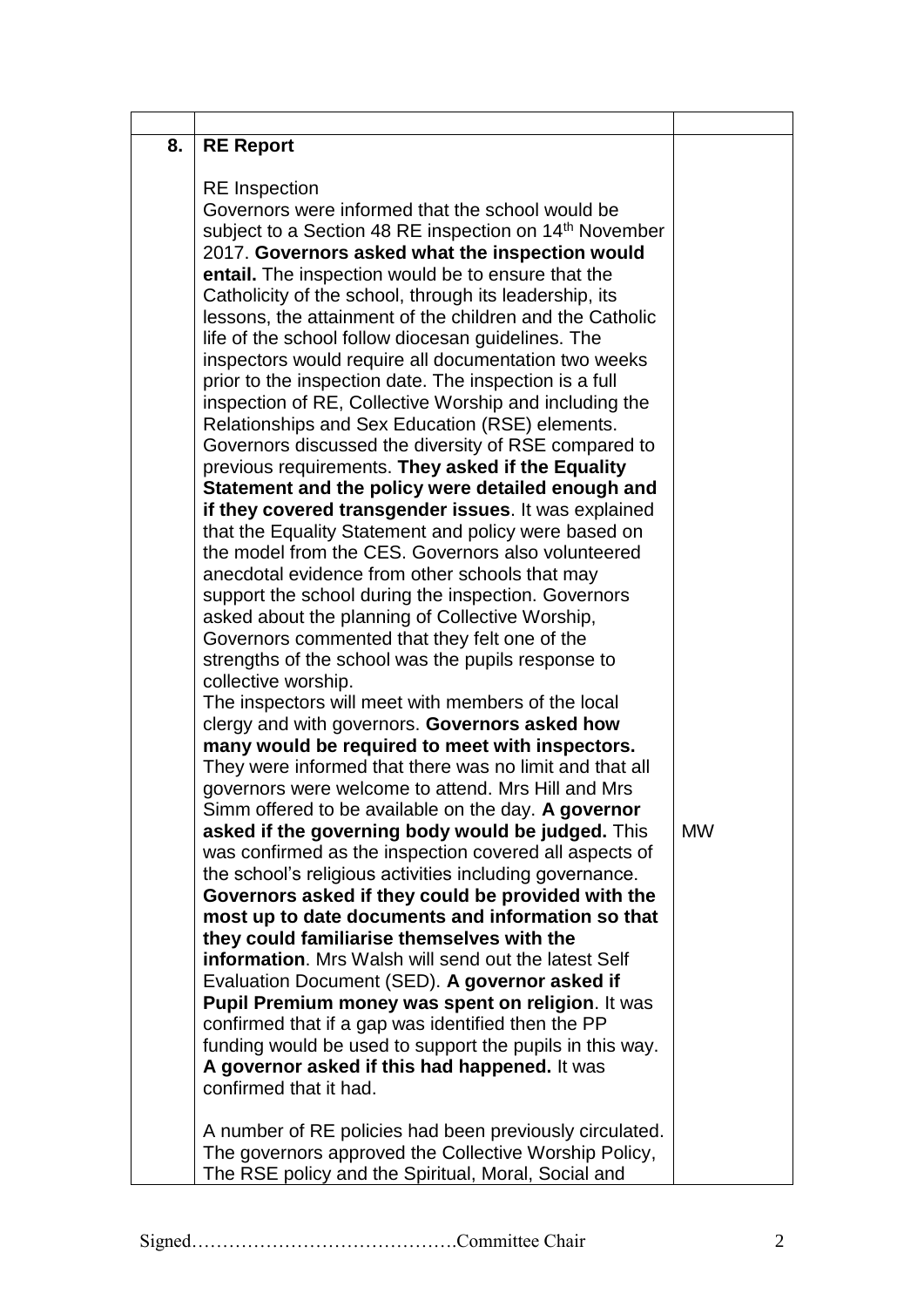|    | <b>Cultural Development Policy.</b>                                                                                                                                                                                                                                                                                                                                                                                                                         |  |
|----|-------------------------------------------------------------------------------------------------------------------------------------------------------------------------------------------------------------------------------------------------------------------------------------------------------------------------------------------------------------------------------------------------------------------------------------------------------------|--|
|    | A discussion took place reviewing the school mission                                                                                                                                                                                                                                                                                                                                                                                                        |  |
|    | statement. Governors felt that the statement was still                                                                                                                                                                                                                                                                                                                                                                                                      |  |
|    | relevant to the ethos and mission of the school.                                                                                                                                                                                                                                                                                                                                                                                                            |  |
|    |                                                                                                                                                                                                                                                                                                                                                                                                                                                             |  |
|    |                                                                                                                                                                                                                                                                                                                                                                                                                                                             |  |
| 9. | <b>Safeguarding report</b>                                                                                                                                                                                                                                                                                                                                                                                                                                  |  |
|    | Mrs Walsh, Miss Sime, Mrs Murphy, Mrs Hyland and Mr<br>Reilly have attended the detailed LA safeguarding<br>training. All staff have been asked to attend an update<br>following this training. The majority attended a recent<br>session whilst a few of the part time midday staff will<br>have the training at another session shortly.                                                                                                                  |  |
|    | All of the actions from the 175 Safeguarding audit have<br>been completed.                                                                                                                                                                                                                                                                                                                                                                                  |  |
|    | The safeguarding report had been circulated previously.<br>Referrals to the Family Support Service have fallen<br>from 9 to 3. This reflects the positive impact Mrs Hyland<br>and Mr Reilly are having on families. It was reported<br>that some of the Looked After Children in school were<br>currently causing a number of issues in school and staff<br>were working hard to resolve those issues with support<br>from the Looked After Children Team. |  |
|    | 10. SEND report                                                                                                                                                                                                                                                                                                                                                                                                                                             |  |
|    | At census there were 125 pupils on the SEND register.<br>This was likely to rise following the baseline<br>assessment of the reception children new to the school.<br>There have been two children receiving support from<br>the sensory service however, one has now left to attend<br>St Vincent's School for Visually Impaired.                                                                                                                          |  |
|    | Each child on the register has a provision map detailing<br>the support provided. This is to be shared with the<br>parents at the parent's meeting.                                                                                                                                                                                                                                                                                                         |  |
|    | All support staff & TAs are trained at providing early<br>intervention to pupils with additional needs.                                                                                                                                                                                                                                                                                                                                                     |  |
|    | Mrs Murphy is now leading on the provision of<br>interventions and monitoring the outcomes and<br>effectiveness of the provision.                                                                                                                                                                                                                                                                                                                           |  |
|    | 1 child currently spends 2 days per week in a specialist<br>provision. Governors asked what was the benefit of<br>this. It enables the pupil to benefit from much more                                                                                                                                                                                                                                                                                      |  |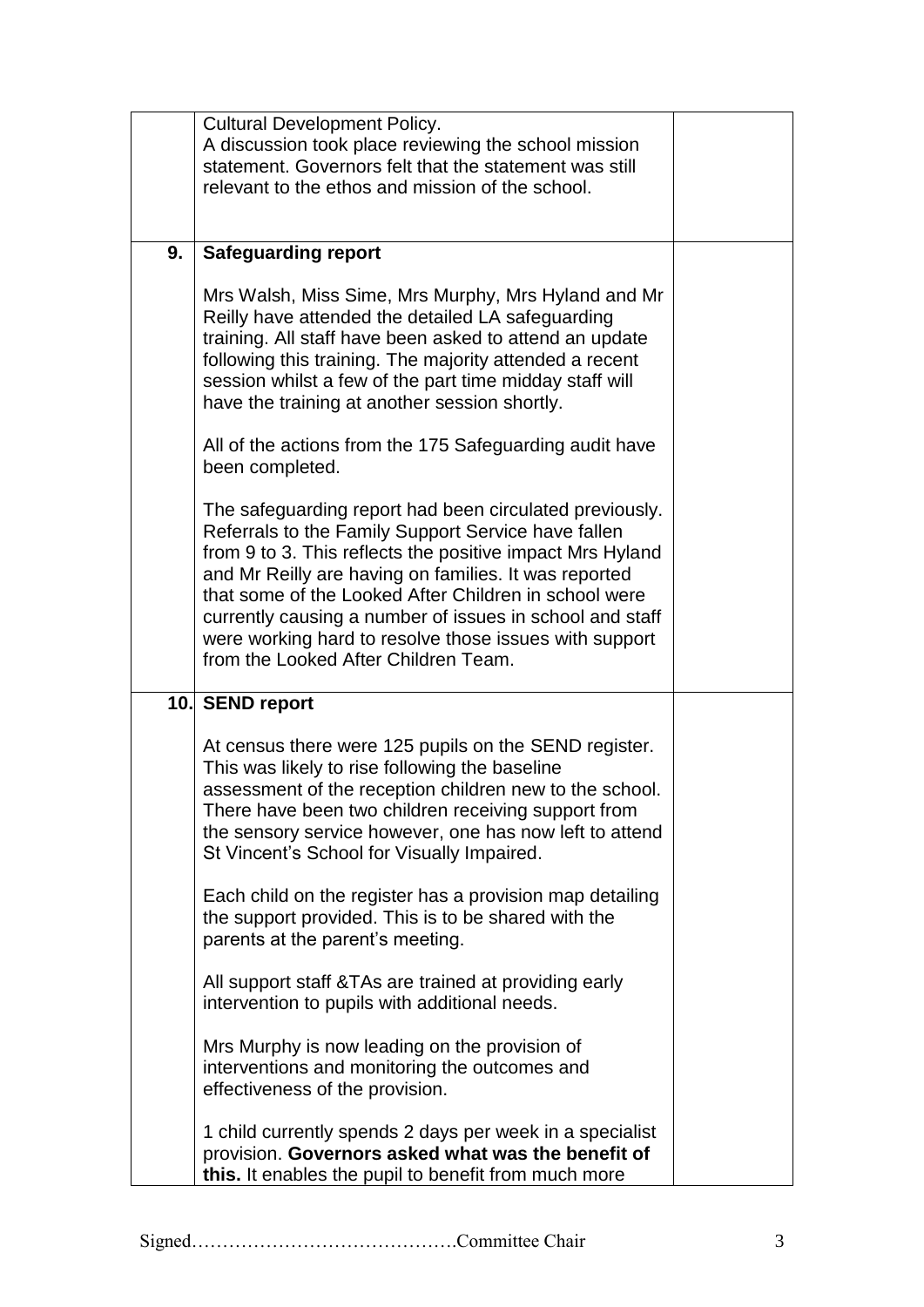| personalised support and therapy. It is having a<br>noticeable impact on the pupils development.                                                                                                                                                                                                                                                                                                                                                                                                                                                                                                                                                                                                           |  |
|------------------------------------------------------------------------------------------------------------------------------------------------------------------------------------------------------------------------------------------------------------------------------------------------------------------------------------------------------------------------------------------------------------------------------------------------------------------------------------------------------------------------------------------------------------------------------------------------------------------------------------------------------------------------------------------------------------|--|
| Mrs Walsh is still chair of the local consortia group. The<br>outreach functions once provided by the City Council<br>are now being decommissioned at Christmas. With all<br>relevant outreach support including Educational<br>Psychologist (EP) and Family Support services now<br>fully provided on a buy in basis and ASD support being<br>the next area for devolving. St Oswald's purchased<br>support from an external EP service however, this didn't<br>work out as well as was hoped. Vital reports were<br>delayed and didn't provide all of the detail required.<br>There have been a number of bills put under dispute<br>and a copy of the service terms of contract have been<br>requested. |  |
| St Oswald's school is to be the fundholder for consortia<br>monies which will involve additional work for the school<br>admin team, Mrs Walsh was bringing this up at Chair of<br>consortia meeting.<br>The LA is to offer support to schools around the<br>procurement of outreach services for children, this was<br>an area of concern, as this was a new process for<br>school. Governors will be kept updated on the<br>circumstances of changes and their impact.                                                                                                                                                                                                                                    |  |
| 11. Attendance report                                                                                                                                                                                                                                                                                                                                                                                                                                                                                                                                                                                                                                                                                      |  |
| Attendance is a high priority in school. All the systems<br>and policies in school reflect the LA guidance. A<br>governor asked whether holidays were a problem<br>for the school. It was noted that holidays taken in term<br>time were a problem. There had been 88 children who<br>were affected in the last academic year. The EWO was<br>continuing to focus on this area and the reintroduction<br>of fixed penalties was being considered. It was noted<br>that attendance had improved over the last 12 months<br>from 95.2% to 96.3% in the same period. It was felt that<br>the improvement would continue as some particularly<br>hard to engage families had left. The target to reach is      |  |
| still 97%.                                                                                                                                                                                                                                                                                                                                                                                                                                                                                                                                                                                                                                                                                                 |  |
| Persistent absence is still a problem. There are<br>currently 5 families being taken to court and the EWO is<br>working with another 4 to try to avoid court action. This<br>could include referrals to the Family Support Service.                                                                                                                                                                                                                                                                                                                                                                                                                                                                        |  |